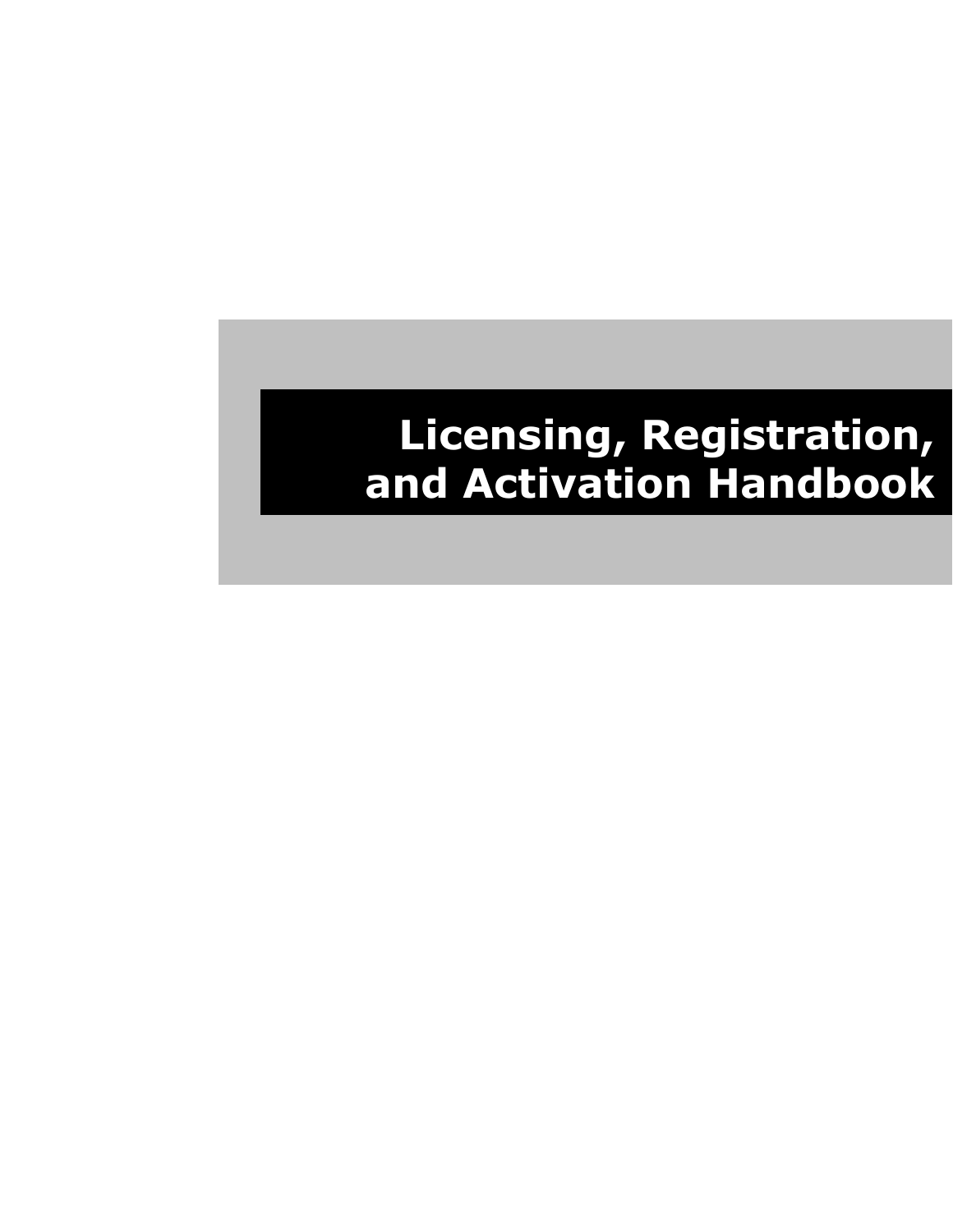## Licensing, Registration, and Activation Handbook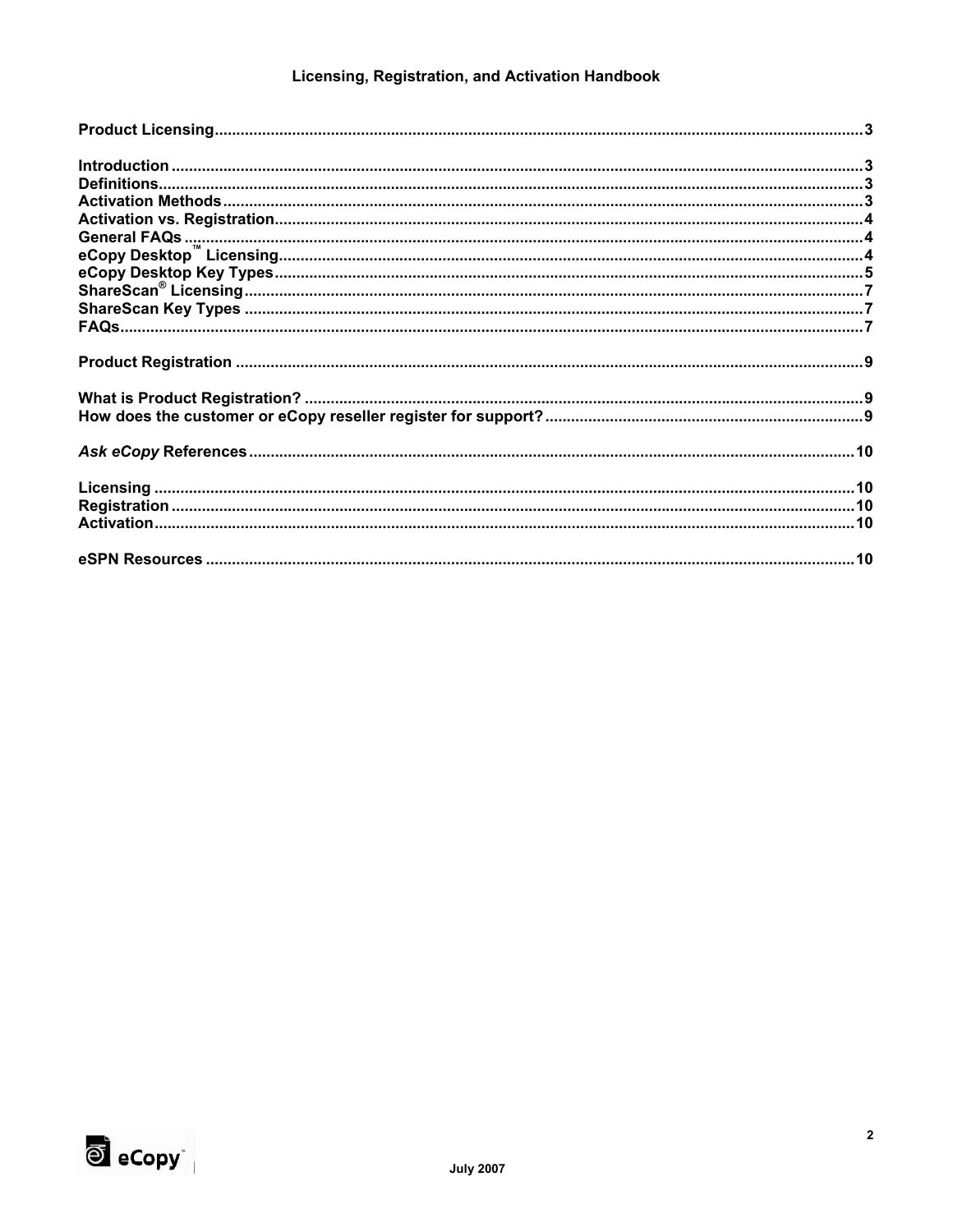# **Product Licensing**

## *Introduction*

This section was created to help Resellers better understand the licensing technology used in eCopy products.

Licensing was implemented to help ensure compliance with the eCopy End User License Agreement (EULA) and to protect eCopy's intellectual property rights by preventing casual copying of the software. This is done by using product activation technology that verifies a product's license.

## *Definitions*

The following section describes some of the terms used throughout this section.

| Term             | <b>Definition</b>                                                                                                                                                                                                                           |
|------------------|---------------------------------------------------------------------------------------------------------------------------------------------------------------------------------------------------------------------------------------------|
| Product Key      | This is a unique 21-digit key that is provided when the eCopy product is purchased. It is<br>required to run the software.                                                                                                                  |
| Activation       | Activation is a secure and encrypted process that verifies a product key is valid and has<br>not been activated on more systems than allowed by the eCopy End User License<br>Agreement (EULA).                                             |
| Hardware ID      | The Hardware ID identifies the PC or the device on which the eCopy software is installed.<br>It is used only for the purpose of activation and does not contain any personal information.                                                   |
| License Code     | Upon successful submission and verification of the product key and Hardware ID, the<br>activation server generates and returns a unique 24-digit License Code which is only valid<br>for that PC or device and will not work anywhere else. |
| Grace Period     | The grace period is the period of time during which the eCopy software will run before<br>activation will be required.                                                                                                                      |
| License Transfer | Allows product keys to be moved between systems. This is only supported in eCopy<br>Desktop.                                                                                                                                                |

## *Activation Methods*

The first time an eCopy product is used, the user will be prompted to enter their unique 21-digit product key that ships with the software. Once a product key is invoked, an additional check is done by activating the key to ensure that it is valid and has not been used on more than the number of systems allowed in the software End User License Agreement (EULA).

Product keys can be activated 24 hours a day, seven days a week via Internet activation or Manual activation. Both methods are anonymous and no personal information is transmitted during the process.

## Internet Activation

Activating over the Internet is a one-time operation that takes just a few seconds. If the product key is valid and the number of licenses has not been exceeded, a corresponding license code is transmitted back, automatically activating the software.

Most customers who install eCopy products will activate them immediately because of the convenience and simplicity of online activation. Instructions are included in the product documentation.

## Manual activation

Customers who do not have a way to access the Internet from their system, can activate at a later time. However, they must activate their software within the first 30 days of installation. At the end of the 30 day grace period, the software will stop working until it is activated.

Manual activation can be performed from any system via a Web browser. This is similar to the Internet activation except that information needed to activate the product must be manually entered. Once the License Code is returned, it must be manually entered into the eCopy software. Instructions are included in the product documentation.

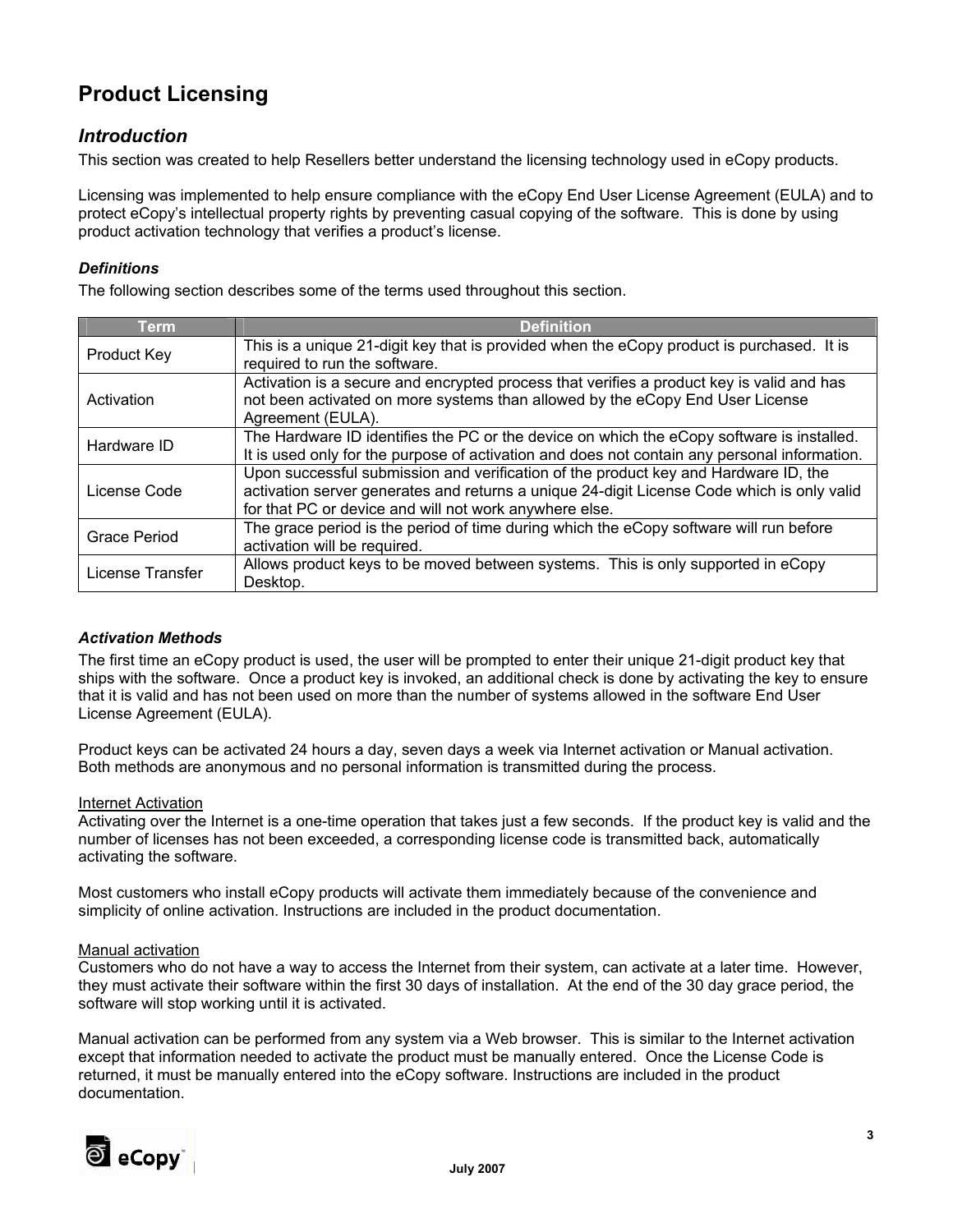## *Activation vs. Registration*

There are important distinctions between activating an eCopy product and registering it.

Activation is required in order to use the software, but no personal information is transmitted. Users who wish to receive access to software upgrades and updates must register their products at www.ecopy.com/registration. Registration requires the dealer or customer to submit name, e-mail address, or other identifying information in order to receive a host of benefits, including access to product upgrades and updates. Registration is optional, but strongly recommended.

## *General FAQs*

## **How are product keys distributed?**

You receive a product key when you purchase eCopy software. The 21-digit product key is printed on a label that is affixed to the software package. If the software is downloaded, the product key will be sent to you via e-mail.

### **What happens during the activation process?**

During activation, the product key and hardware or device ID are sent to the eCopy activation server to make sure the key is valid. Once validated, the activation server returns a unique license code so you can use the software.

### **What information is collected during activation?**

Only information that is necessary to activate the product key will be collected. This includes the product key itself, and the computer's hardware ID or the serial number of the MFP. Personal data is not collected or transmitted during activation.

### **What if I am unable to activate the product key when I first launch the application?**

It is important that licensing does not interfere with product usage. Therefore, there is a grace period for users who are unable to activate the product key immediately. The grace period starts on the day you launch the eCopy software for the first time and ends 30 days after that.

### **What happens if I don't activate my product key before the 30 day grace period expires?**

Failure to activate the product key once the 30 day grace period has expired will cause the software to stop functioning until the required activation is performed.

## **What if something happens to my system that corrupts the product key?**

If the software or product key becomes corrupt, you can reinstall the software and reactivate the key. When you reactivate a key you must do so on the same system that the key was originally activated on. If you try to activate the key on a different system you will get an invalid product key error.

## **How many times can a product key be reactivated?**

As long as you are reactivating the key on the same system and have not made any hardware changes you can reactivate an unlimited number of times.

## *eCopy Desktop™ Licensing*

A 10 user license of eCopy Desktop is included with each eCopy™ ShareScan® license. When ordering additional licenses, eCopy Desktop software is packaged and priced as 5 user, 10 user, 20 user, or 50 user licenses to a package. Volume licenses are also available for customers who need 250 or more licenses of eCopy Desktop.

eCopy Desktop licensing is based on the number of PCs on which eCopy Desktop will be installed. For example, a product key for a 10 user license can be used on up to 10 PCs. A product key for a 50 user license can be used on up to 50 PCs, and so on.

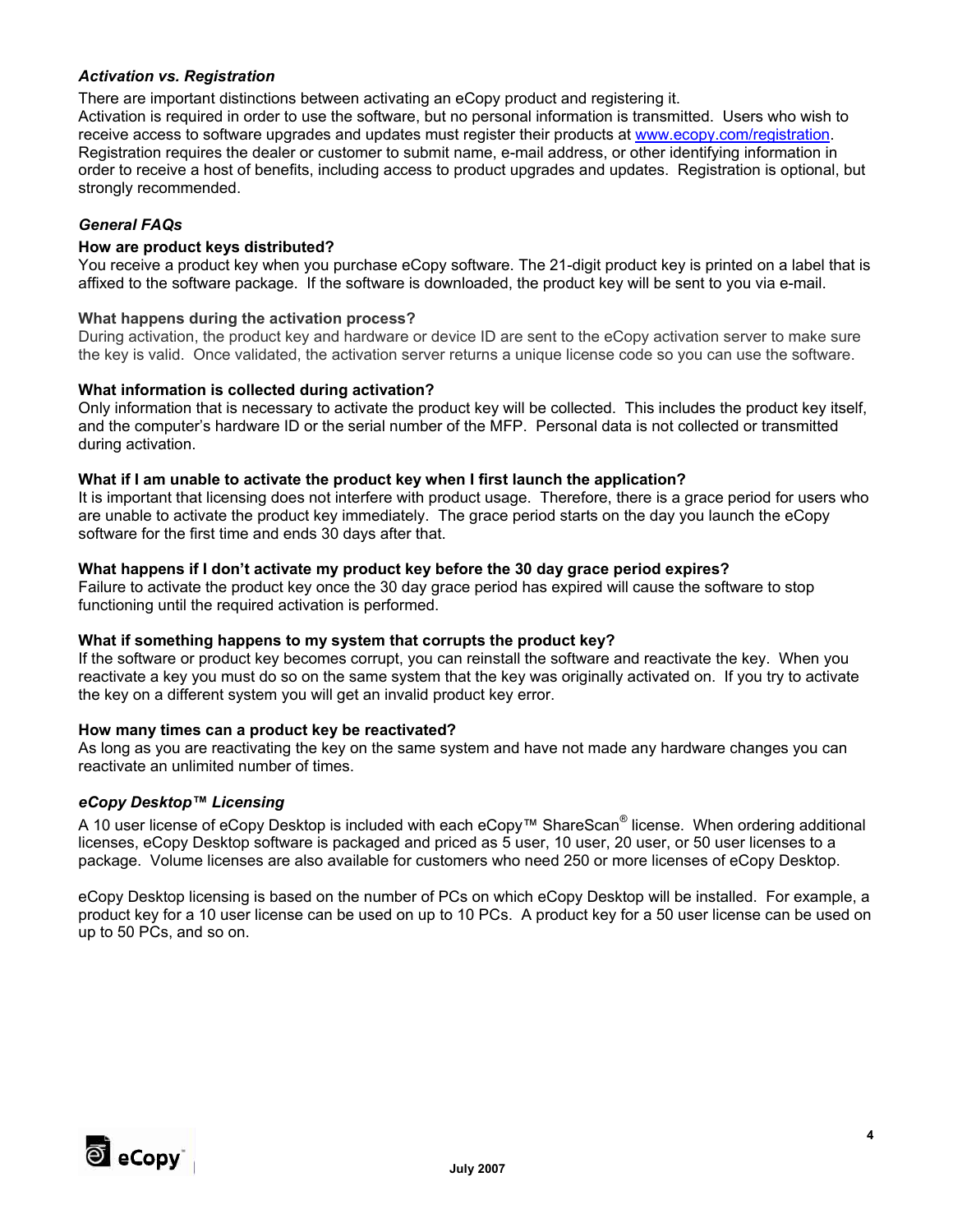## *eCopy Desktop Key Types*

| <b>Key Type</b>      | <b>Description</b>                                                                                                                                                                                                                                                                                                                                                               |
|----------------------|----------------------------------------------------------------------------------------------------------------------------------------------------------------------------------------------------------------------------------------------------------------------------------------------------------------------------------------------------------------------------------|
| Full                 | Full product keys require activation and may be used on the computers of as<br>many designated end users as authorized by the eCopy Desktop software<br>license package purchased.                                                                                                                                                                                               |
| Evaluation           | Evaluation product keys do not require activation but they do provide a limited<br>license to use eCopy Desktop for 45 days from the date of installation.<br>To convert an evaluation to a full version, you may at any time purchase a full<br>product key, enter it into the product, and activate it. You do not need to<br>uninstall the evaluation or download a new copy. |
| Not for Resale (NFR) | NFR product keys are intended for use in dealer offices and demo rooms only.<br>Dealers may not resell, or otherwise transfer, NFR product keys to end users.                                                                                                                                                                                                                    |
| Site/Volume License  | Site/Volume License keys are issued with the purchase of 250 or more eCopy<br>Desktop licenses. This key does not require activation but may only be used<br>on the computers of as many designated end users as are authorized by the<br>eCopy Desktop software license package purchased.                                                                                      |

## **Transferring a License**

You can move your software from your current computer to a new computer by opening

**Options>Preferences>Licensing** and clicking the **Transfer Key** button. Transferring a key takes a valid eCopy Desktop license and deactivates the key on your current computer so it can be activated on a new computer. An Internet connection is required to complete the transfer.

### **Trade In Program**

The number of product keys a customer receives will depend on how eCopy Desktop was purchased. For example, if you purchased five add-on packs of 20 user licenses each, you will get five, 20 user product keys.

eCopy's Trade-in Program allows you to trade-in and combine multiple product keys for all of the licenses you have purchased. In the example above, you could combine your five, 20 user product keys for a single 100 user product key. This will make it easier to administer and deploy product keys.

#### Program specifics

- You must have a minimum of 30 seats or more than 3 product keys for the same product in order to combine the licenses.
- All keys must be at version 9.0 or greater.
- All seats must have M&S coverage for at least the next 6 months.
- Only valid product keys that have not been activated can be traded-in.
- Dealers cannot trade-in product keys in order to combine licenses for different companies.
- Trade-in only applies to products covered under Maintenance & Support. Licenses that have expired Maintenance & Support cannot be traded-in.
- Trade-in does not apply to Evaluation, Not-for-Resale, and Site/Volume License product keys.
- Every product key to be traded in must be registered under one customer account.
- Permission to move registrations is required.
- A Dealer or Facilities Manager (FM) can not trade in keys consolidate keys from different companies/end customers.
- When consolidating keys for **fewer than 250 seats**:
	- o All keys must have an M&S expiration date within 20 days of each other.
	- o It may be necessary to purchase M&S to meet this qualification
	- o If the keys involved do not have co-terminus M&S:
		- The customer will be quoted and will need to purchase additional M&S
		- The consolidation process will not be completed until the PO is received by eCopy.
- When consolidating keys for **250 seats or greater**:
	- o It may be necessary to purchase M&S to meet this qualification.

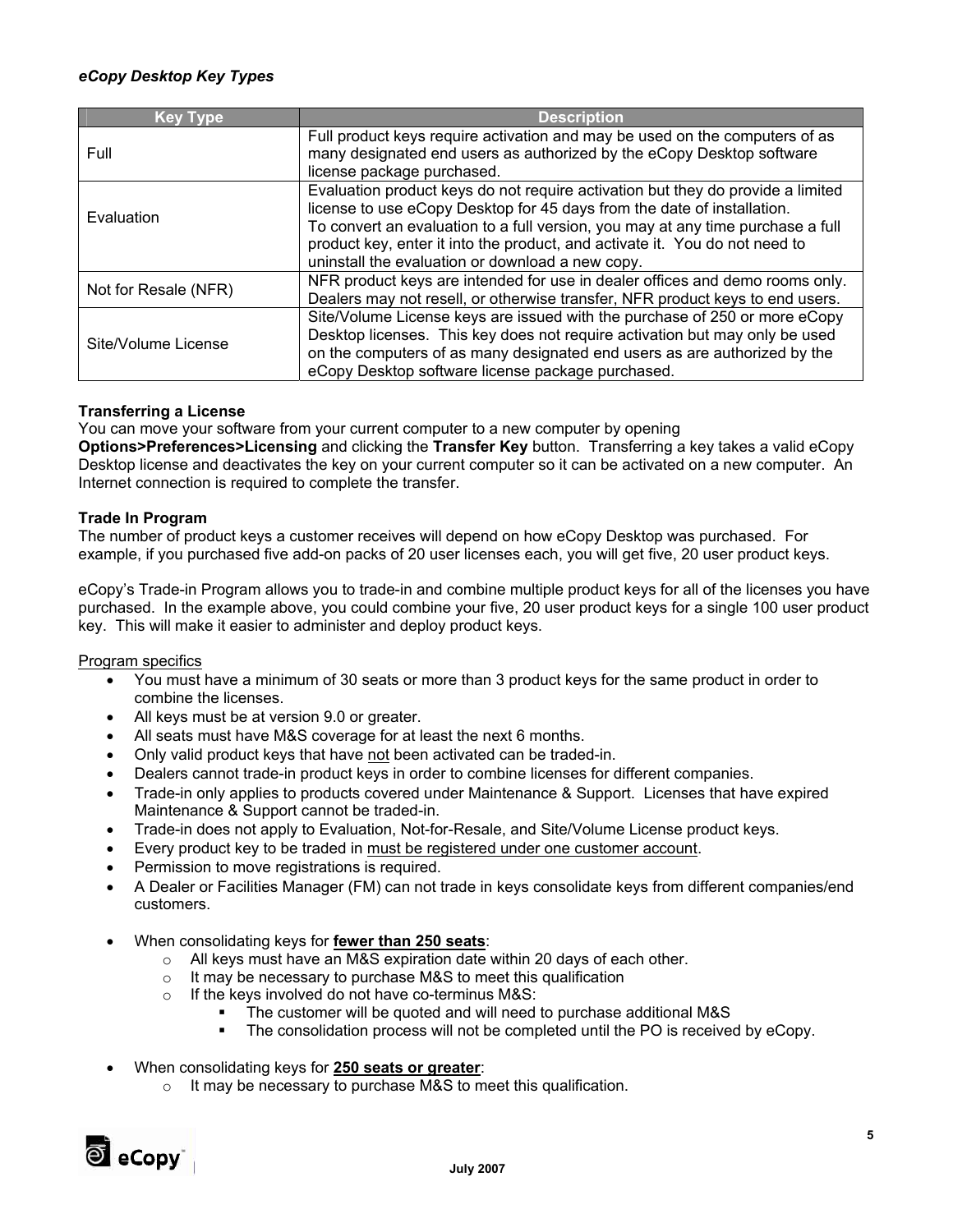- $\circ$  eCopy will provide an M&S invoice as seat coverage lapses to extended coverage and ensure coterminus contract dates prior to contract expiration dates.
- $\circ$  If M&S for seats are allowed to expire, that number of licenses will be decremented from the key
- $\circ$  If M&S is purchased for the portion of the seats that are expiring, the new date for the next possible expiration of M&S is noted in the system and a notice will be generated for the new date when all seats expire and when support needs to be renewed in order to have all seats represented by the single key covered by M&S.

## How do you trade?

Open a ticket in the *Ask eCopy* system. You will need a list of the eCopy Desktop product keys that will be traded in to open your *Ask eCopy* ticket.

*Ask eCopy* can be accessed via the Web using the eCopy Solutions Provider Network (eSPN www.ecopy.com/espn) portal or via www.ecopy.com/support and clicking on "*Ask eCopy*" on the left side of the screen.

If you do not have an account in *Ask eCopy* please refer to the "How to set up an Ask eCopy end user account" answer that is available on the startup Web page.

## What effect will combining product keys have on Maintenance & Support?

In order to combine product keys, they must share the same Maintenance & Support (M&S) termination/expiration date.

Please be aware that licenses purchased at different times may have different M&S expiration dates. To obtain a single key it will be necessary to purchase additional M&S to bring all licenses to the same support termination date.

Maintenance and Support will be based on the expiration date of the current keys. eCopy will attach a list of all keys traded in and the expiration dates of each key. The expiration date of the consolidated key will reflect the date when the keys start to expire.

## **Deploying product keys**

System administrators can push the eCopy Desktop installation and product key provided with their purchase to client systems so that users do not have to manually type in the product key when they first launch the application. This is done by finding the property called ECOPYACTIVATION and replacing the current value of "0" with the 21 digit product key.

For more information on preparing files for deployment, please refer to the eCopy Desktop Installation Guide.

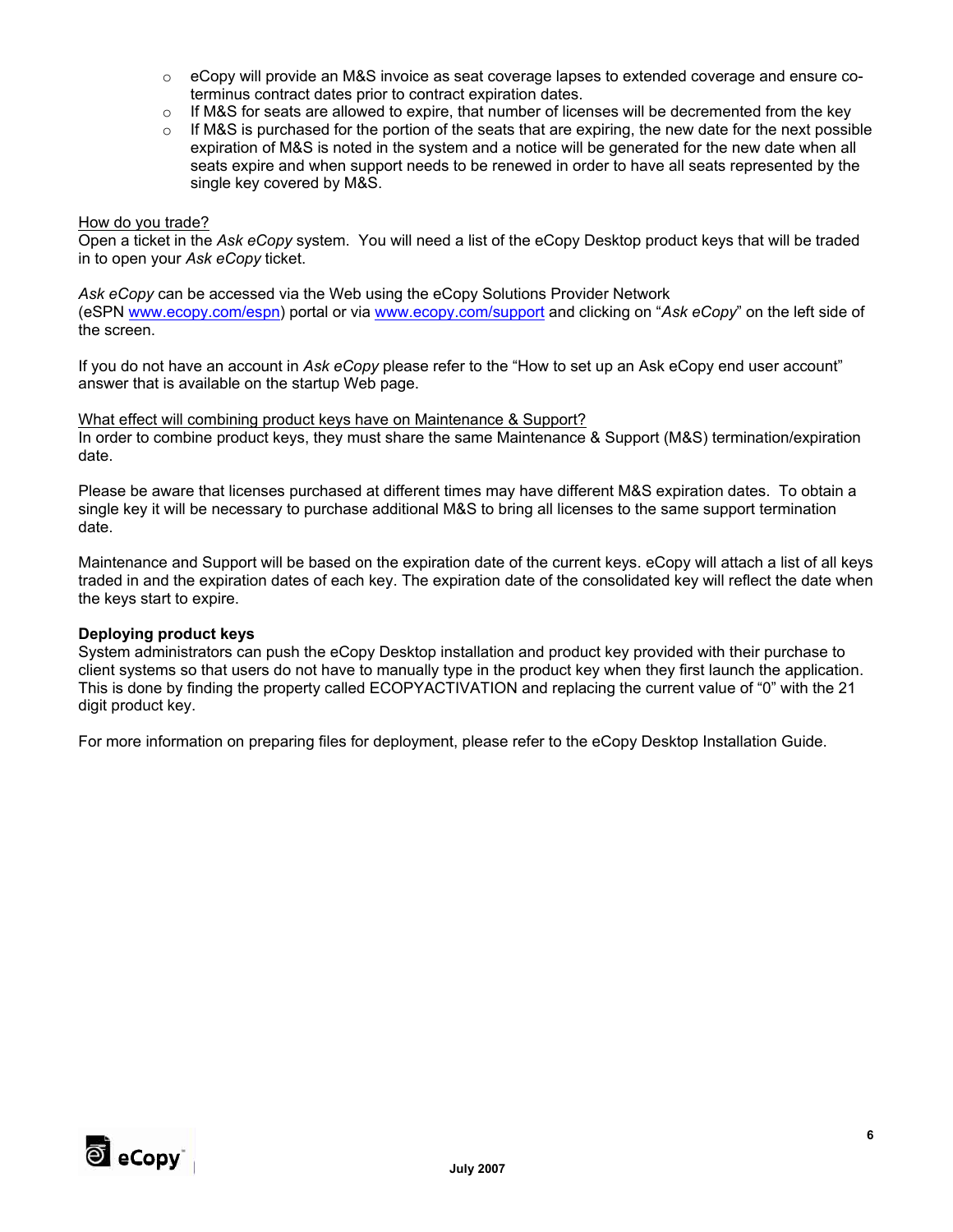## *ShareScan Licensing*

- ShareScan product keys, for either ScanStation or Embedded products, are specific to the MFP brand
- A ShareScan product key can only associated with one MFP at a time
- A ScanStation can be moved from one MFP to another as long as the new MFP is the same manufacturer's brand as the original device

| <b>Key Type</b>           | <b>Description</b>                                                                                                                                                                                                                                                                                                                                                                                                                                                                                                                                                                                                                                                                                                 |
|---------------------------|--------------------------------------------------------------------------------------------------------------------------------------------------------------------------------------------------------------------------------------------------------------------------------------------------------------------------------------------------------------------------------------------------------------------------------------------------------------------------------------------------------------------------------------------------------------------------------------------------------------------------------------------------------------------------------------------------------------------|
| <b>Full - ScanStation</b> | A ShareScan for ScanStation Full product key requires activation and may only be<br>utilized for the MFP brand for which it was purchased. One ShareScan full product<br>key enables you to associate one eCopy ScanStation with one MFP.<br>A ShareScan full product key is obtained when you purchase an eCopy<br>ScanStation                                                                                                                                                                                                                                                                                                                                                                                    |
| Full - Embedded           | A ShareScan for Embedded Full product key requires activation and may only be<br>utilized for the MFP brand for which it was purchased. One full product key<br>enables you to associate the ShareScan for Embedded software with one MFP.<br>A ShareScan full product key is obtained when you purchase ShareScan for<br>Embedded.                                                                                                                                                                                                                                                                                                                                                                                |
| Evaluation                | Evaluation product keys require activation and are MFP brand specific. Once<br>activated the key will be valid for a total of 45 days from the date of installation<br>including the standard 30 day activation grace period.<br>An evaluation product key is obtained through eSPN. Instructions are available on<br>eSPN that outline how to move from an evaluation to a full product key in the event<br>that the customer decides to purchase ShareScan.                                                                                                                                                                                                                                                      |
| Not for Resale (NFR)      | NFR product keys are intended for use in dealer offices and demo rooms only.<br>Dealers may not resell, or otherwise transfer, NFR product keys to end users. NFR<br>product keys require activation and are MFP brand specific. Once activated the<br>key will not expire. The standard 30 day activation grace period applies. An NFR<br>product key is obtained through eSPN. Instructions are available on eSPN that<br>outline how to move from an NFR to a full product key in the event that the<br>ShareScan showroom unit is sold.                                                                                                                                                                        |
| Upgrade                   | An upgrade key is required to move from one major version of software to the next<br>for those customers with a valid maintenance & support contract. As an example,<br>an upgrade key is required to move from ShareScan v3.0 to v4.0. Upgrade keys<br>are not required for point releases of ShareScan software. For instance, an<br>upgrade key is not necessary to move from ShareScan v3.0 to v3.1. Upgrade<br>product keys require activation and are MFP brand specific. Once activated the<br>key will not expire. The standard 30 day activation grace period applies. Upgrade<br>product keys are obtained through the Upgrade Center section of the Registration<br>Site at www.ecopy.com/registration. |

## *FAQs*

## **Why do I need to activate my product key?**

eCopy ShareScan requires a valid license code to successfully attach a device to the ShareScan Services Manager. This license code is obtained when you activate your product key.

## **I am activating a product key for ShareScan. Where do I find the information needed in order to activate the product key?**

The activation database requires three pieces of information: The product key, the device ID, and the device type. The **product key** is found by opening the **ShareScan Administration Console** and selecting **System Information**>**Licensing**>**License Information**. The **device ID** can be found by selecting the desired product key from the License Table and double-clicking. This will open the **Product Key Information** dialog box. There is a

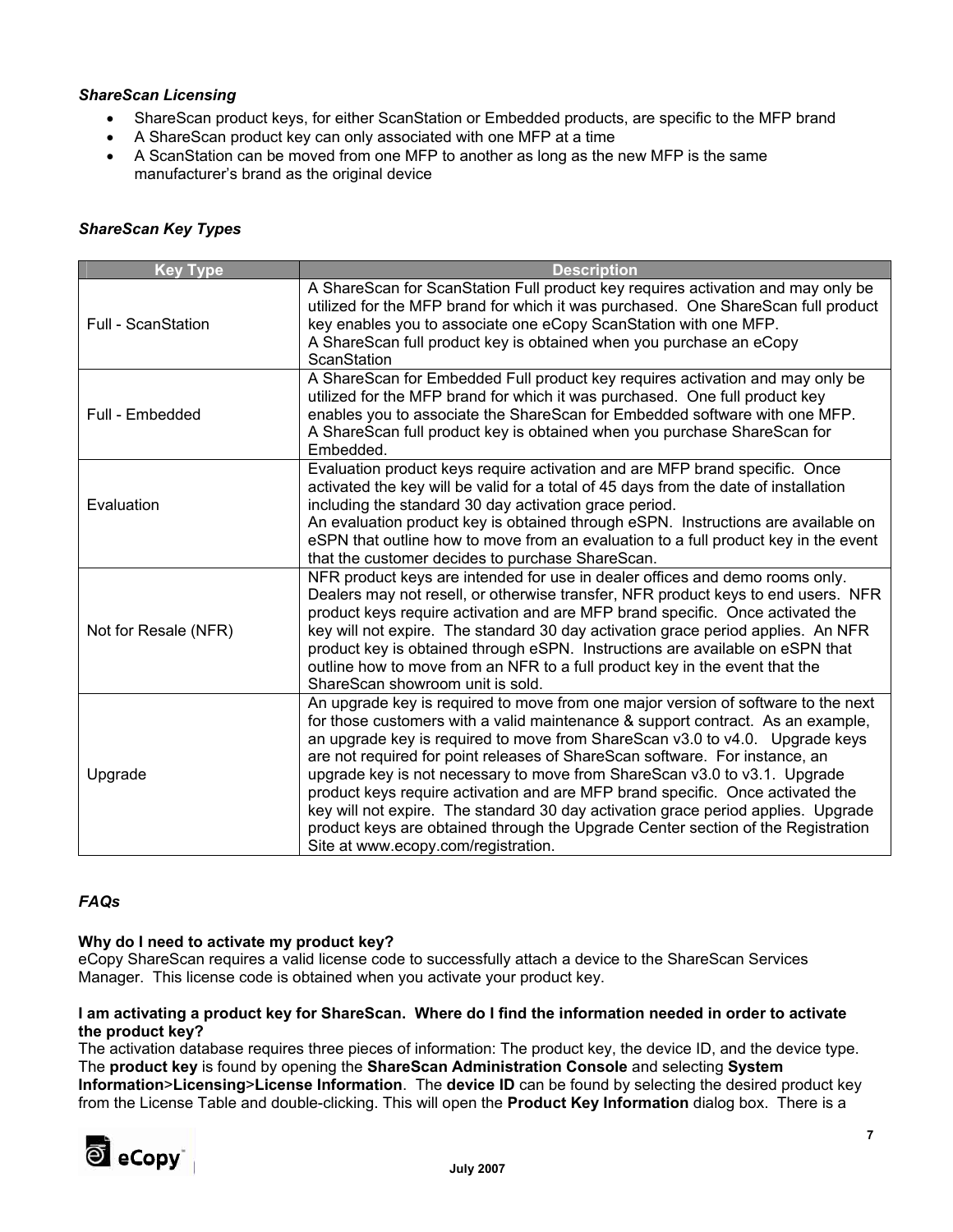field with the device ID information. Enter in the vendor and model number of your multifunction device for **device type**.

## **What do I do with the License Code the system provides me?**

Once you have entered in the product key, device ID, and device type, the system provides you with a License Code. To enter the License Code in the Services Manager, open the ShareScan Administration Console and select **System Information>Licensing>License Information**. Select the product key that you just entered in the activation database and double-click on it to open the Product Key Information dialog box. Select the **Activate Manually** button and enter in the License Code provided by the system in the field provided. Click OK to complete the process.

## **Is it important for me to keep track of my product keys and license codes?**

eCopy recommends saving a license report of all keys and codes associated with a Services Manager. To save a License Report, open the **ShareScan Administration Console** and select **System** 

**Information>Licensing>License Information**. Click on the **Report** button found on the right-hand side of the screen.

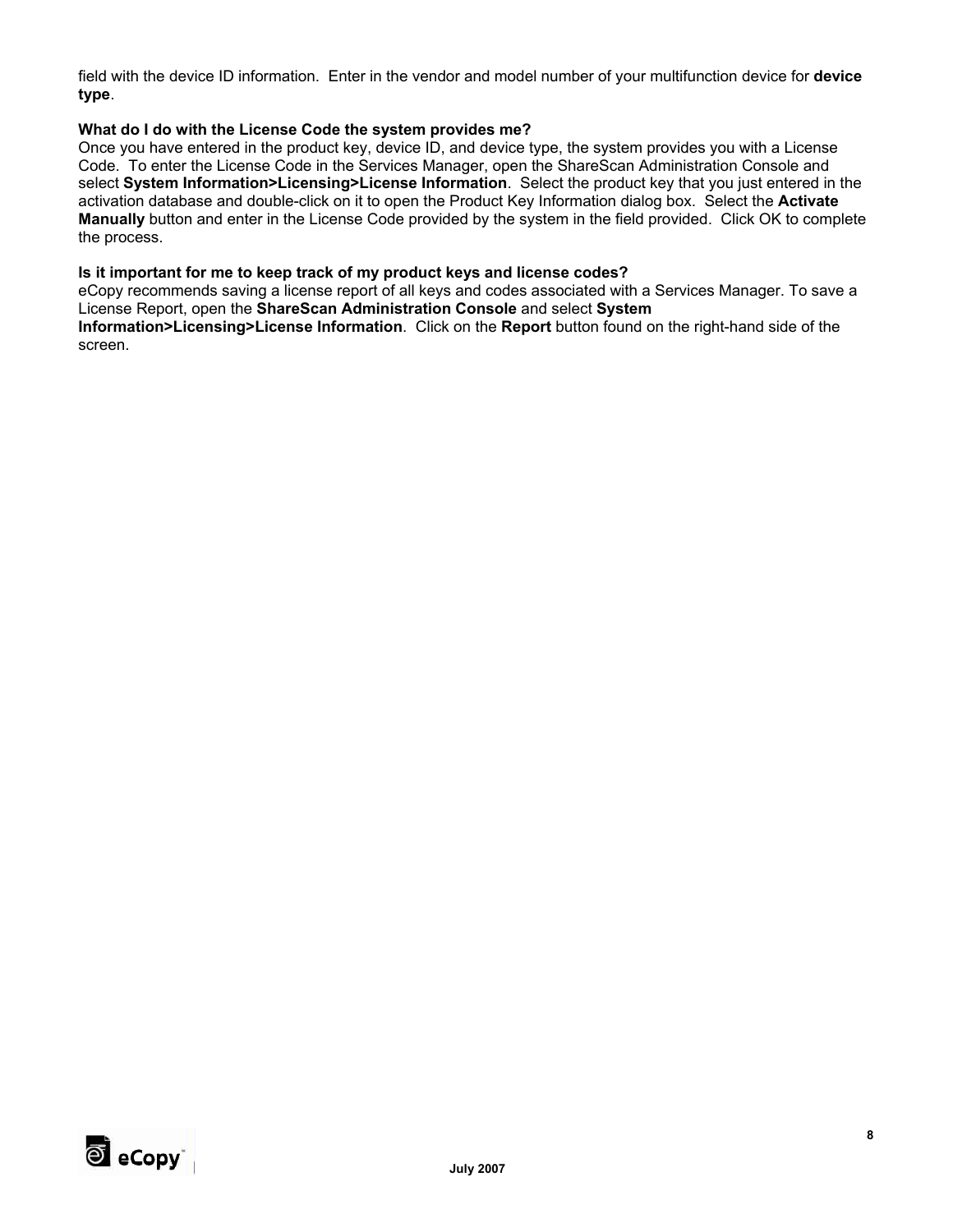# **Product Registration**

## *What is Product Registration?*

Registering a product consists of associating a specific product with a particular customer.

Registration is required to activate support for a product. Purchasing an eCopy Maintenance & Support (M&S) contract is only half of what is needed. Without registration to tie the product and M&S contract to the customer, there is no support.

The product registration site is a Web site (www.ecopy.com/registration) where eCopy resellers (Dealers) and customers can register their products with eCopy, and use their product list to manage updates and support coverage. Users create their own account on the registration site with a login (their e-mail address) and userdefined password.

For Dealers, the registration site provides:

- A means of organizing a record of customer accounts with contact information and products deployed at account sites
- A record of expiration of current support contracts
- Help for planning installations of upgrades the dealer can quickly view what accounts are eligible for what upgrades
- The only access to software upgrades The Upgrade Center on the site has software downloads, keys, and documentation

## **How should an account be set up in the eCopy Registration system (Best Practices!)**

If a Dealer wants to manage the support for their customers' eCopy products, they

- Create a Profile for the Dealership (Consider making a "generic" login: eCopyRegs@dealer.com)
- Assign responsibility to manage eCopy Registrations
- Create a separate Account record for each customer
- Register the eCopy products at the time they are delivered

If the customer is to manage their eCopy products, the Dealer should:

- Assist the customer in creating their own profile on the registration site
- Remind the customer to register their eCopy products at the time they are delivered

## *How does the customer or eCopy reseller register for support?*

To register product and their agreements, go online to http://www.ecopy.com/registration and follow the instructions. The process takes only a couple of minutes. If multiple systems are purchased at the same time, the online registration process will allow for contact information to be entered only once and then list the systems covered.

We strongly encourage the eCopy reseller's product specialist to assist the customer in the eCopy product registration process in order to ensure it is done properly and to do it at the time of product installation. That way, the customer will not experience any delay in their eCopy support coverage.

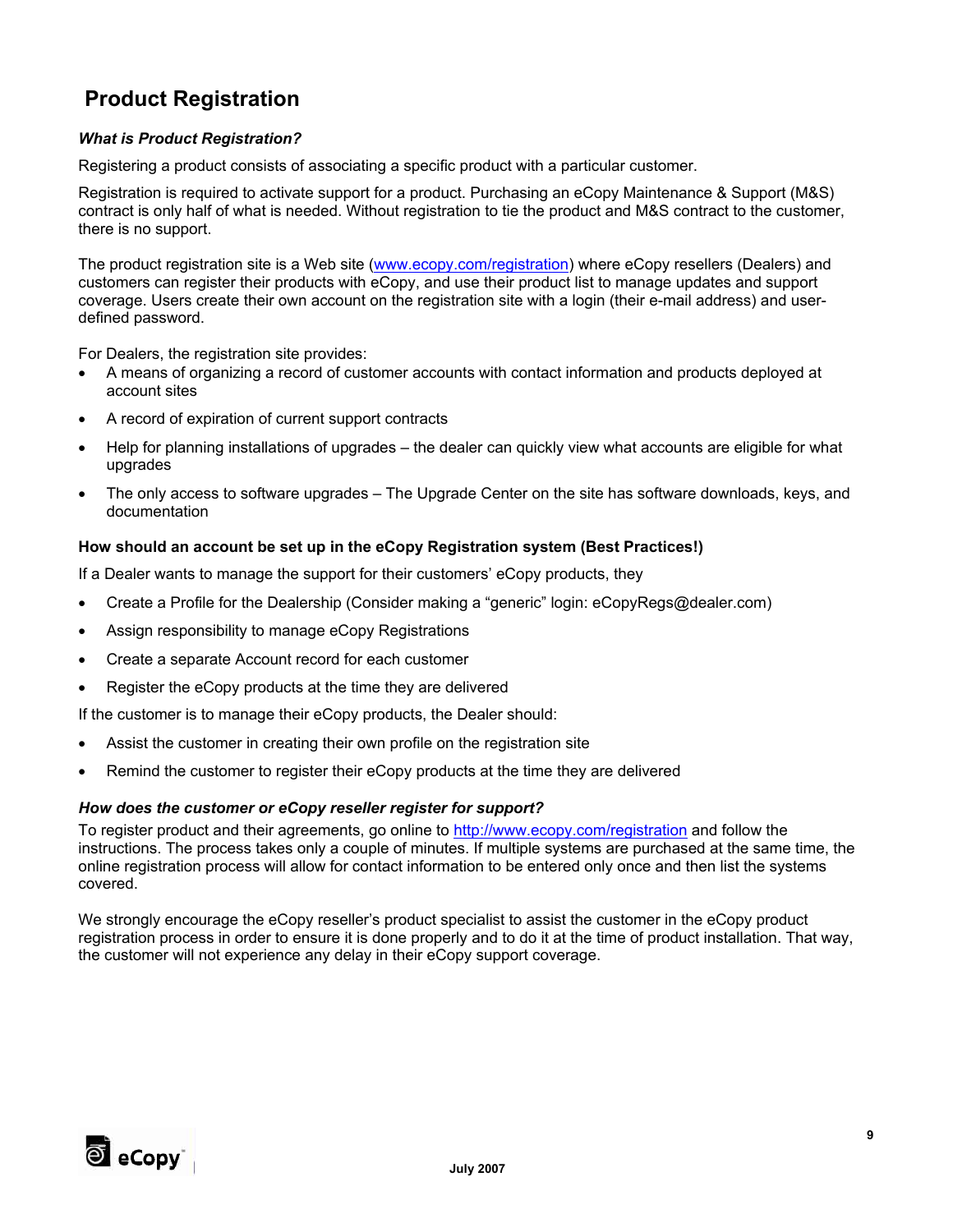# **Important** *Ask eCopy* **References**

|                  | Ask eCopy            |
|------------------|----------------------|
| <b>Licensing</b> | <b>Answer Number</b> |
|                  |                      |
|                  |                      |
|                  |                      |
|                  |                      |
|                  |                      |
|                  |                      |
|                  |                      |
|                  |                      |
|                  |                      |
|                  |                      |
|                  |                      |
|                  |                      |
|                  |                      |

## *Registration*

## *Activation*

## **Important eSPN Resources**

eSPN provides a host of information for our authorized resellers on licensing, registration, and activation.

Sampling of Articles, Webcasts, and Web pages:

## *eSPN Articles*

- **Aug 23, 2006** *The Key to eCopy Product Keys*
- **Oct 11, 2006** *The Key to Upgrading eCopy Products*